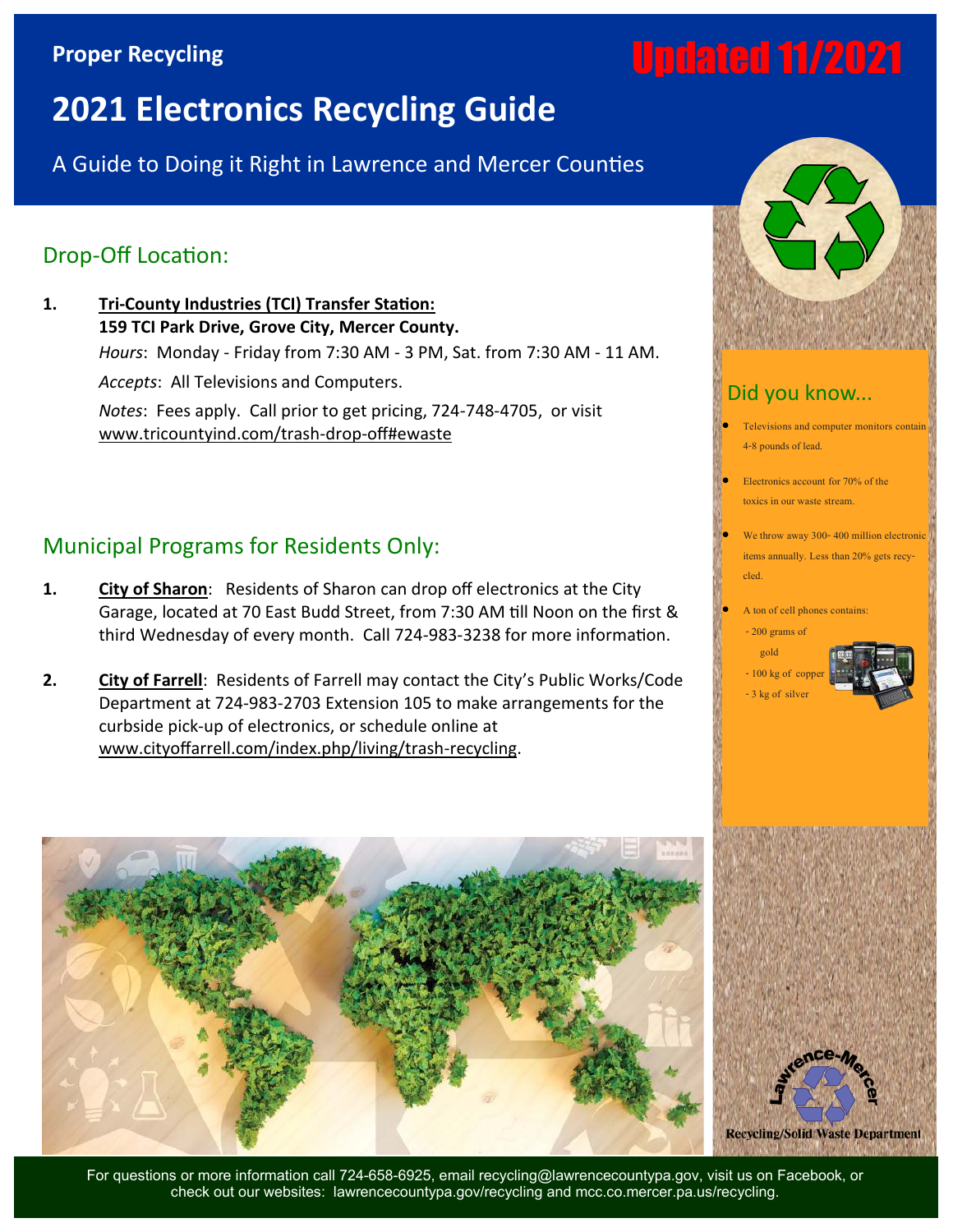## Municipal Programs for Residents Only (continued):

- **3. Greenville Borough**: Residents of Greenville may call Tri-County Industries at 724-748-4705, Option 1, to set up an appointment for the collection of electronics and household hazardous waste. Tri-County offers the curbside pickup service to provide HHW & electronics collections for residents of Greenville Borough through a municipal contract.
- **4. City of Hermitage**: Residents of the City of Hermitage can take electronics to the City Garage located on Virginia Road for a \$10 tag per item. Collections are held on the first and third Friday of the month from 7 AM-12 PM. This program is for Hermitage residents ONLY and a valid photo ID must be presented. Questions: (724) 981-0800 or www.hermitage.net. A voluntary curbside collection of electronics and HHW is also available for Hermitage residents. This service is by appointment only and additional fees apply. For more information contact Tri-County Industries at 724-748-4705 or www.tricountyind.com.
- **5. Jamestown Borough**: Contact the Waste Management Call Center at 1-800- 449-7587 to set up a collection appointment for electronics and household hazardous waste (some limitations apply). WM offers the "At Your Door Special Collection" service to provide year- round HHW & electronics collections for residents of the Borough through a municipal contract.
- **6. New Wilmington Borough**: Residents of New Wilmington Borough may call Tri-County Industries at 724-748-4705, Option 1, to set up an appointment for the collection of electronics and household hazardous waste. Tri-County offers the curbside pickup service to provide HHW & electronics collections for residents of New Wilmington Borough through a municipal contract.
- **7. Sharpsville Borough**: Residents of Sharpsville can contact the Borough Office at 724-962-7896 to schedule an appointment for the drop-off of electronics. Fees apply.

## Curbside Pick-up Services:

**Recycling/Solid Waste Department** 

**1. Tri- County Industries:** Pick-ups of electronics and HHW items are available to Tri-County customers in select areas. Fees apply. Call TCI at 724- 748-4705, Option 1, or visit www.tricountyind.com/schedule-pickup

to schedule a pick-up. Collections are by appointment only. Residents in the following areas are eligible for service:

- Pine Township, Mercer County
- Liberty Township, Mercer County
- Springfield Township, Mercer County

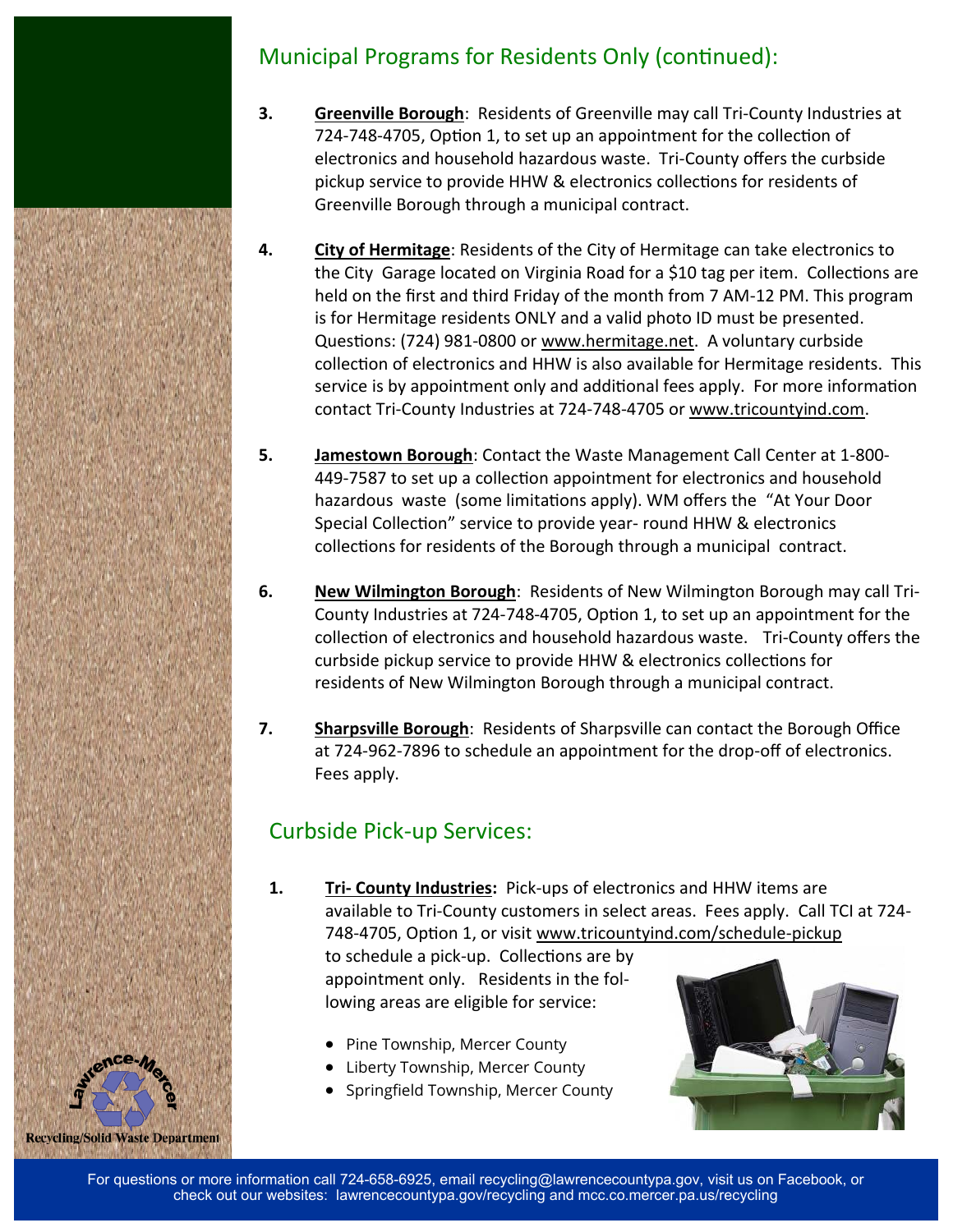

## Retail Locations:

**1. Best Buy**: Pennsylvania stores do NOT accept televisions or computer moni tors. Ohio stores accept these items. Continue reading for important de tails.

Best Buys accept up to three (3) items per household per day. For a fee of \$25 each, OHIO stores will accept up to two televisions (CRT's smaller than 32" and flat panel smaller than 50") or two computer monitors per house hold per day. Items other than televisions and monitors are accepted at no cost. Stores are located in:

- **Boardman (The Shops East), Ohio (330-758-6430)**
- **Niles (Near Eastwood Mall), Ohio (330-544-1487)**
- **Cranberry Township, Butler County (724-778-8300)**

*Accepts*: Nearly anything electronic including computer accessories, cell phones, DVD players, satellite receivers, game consoles, tablets, etc. No large or small kitchen appliances, microwaves, or console TV's. For a complete list visit www.bestbuy.com recycling or call your local store.

#### **2. Staples**: **439 S Hermitage Road, Hermitage (724-342-0439).**

*Accepts*: Computers, laptops, printers, copiers, scanners, shredders, cameras, CD/DVD players, and cell phones of any brand, any condition, even if purchased somewhere else. Also accepts rechargeable batteries.

*Notes*: Limit of 7 items per customer, per day. For a complete list visit [www.staples.com or](http://www.staples.com/) call your local store.



#### **3. Nellcom Technologies**: **3009 Wilmington Road, STE B, New Castle (724-654 4007).**

*Accepts*: Computer related equipment including laptops, desktops, scan ners, routers, printers, cell phones, etc. NO televisions, VCR's, appliances and non-computer related material.

*Notes*: No appointment required. Call or visit nellcom.net for more in formation.